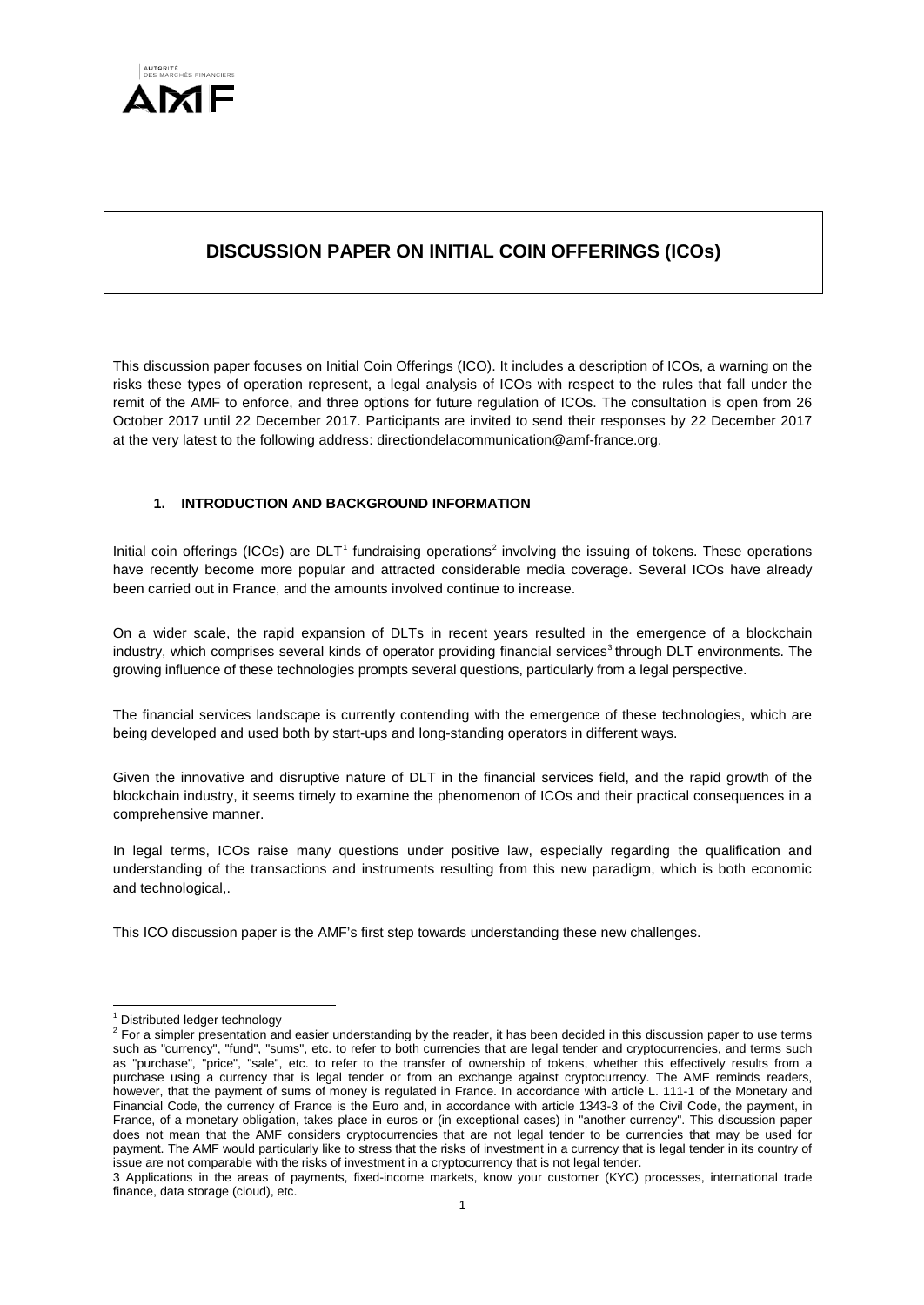

# **1.1. ICO definitions and initial observations**

ICOs involve coins (or "tokens") being issued in order to raise money from the general public. They are known as initial coin offerings since they bear similarities to traditional initial public offerings (IPOs), which involve issuing equity securities in order to raise money from the general public. However, ICOs are specific transactions that differ from IPOs particularly in terms of the nature of the rights acquired by the investor since tokens do not, in principle, have the same characteristics as equity securities.

ICOs are a new method of funding based on blockchain technology, which is generally used by fintechs or communities of developers. The operation itself is carried out via a decentralised ledger technology application shared between users. This means that, in theory, it is conducted without a financial intermediary.

Such fundraising serves to launch or develop a project that has been predefined by the ICO initiators. These projects can vary in nature, but they tend to involve complicated technology and are aimed primarily at an informed, tech-savvy audience likely to understand the investment universe in question. They can also, however, target the general public.

For those who invest in the virtual tokens issued during the ICO, the counterparty can take several forms depending on the rules governing the operation. Once the project reaches a certain stage, tokenholders tend to benefit from:

- Gains (with the meaning of the provisions of the Civil Code), be these in the form of profits or an increase in the value of their tokens, which they can look to sell if the project is successful; and/or
- Voting or governance rights in their capacity as participants in the decentralised network; and/or
- Usage rights, e.g. the right to use the network or a service offered by the issuer or the issuing community.

The ICOs and the tokens issued through such operations can therefore be different in nature and give rise to different rights or privileges.

An ICO campaign tends to unfold in three stages.

#### **Stage 1: Announcement of the ICO**

ICOs are generally announced online via publication of an executive summary, which provides an overview of the objective pursued. This summary offers a chance for the community of users to offer their reactions and feedback. Some ICOs are advertised in the media.

#### **Stage 2: Publication of the offering**

Most issuers or issuing communities publish a plan or white paper online, specifically and generally indicating:

- the nature of the project and the funds required for it to be completed;
- the members of the community or the company created;
- the type and quantity of tokens that will be held by the project promoters;
- the objectives pursued and road map;
- the types of settlement assets accepted (traditional legal tender and/or cryptocurrencies);
- the duration of the ICO campaign.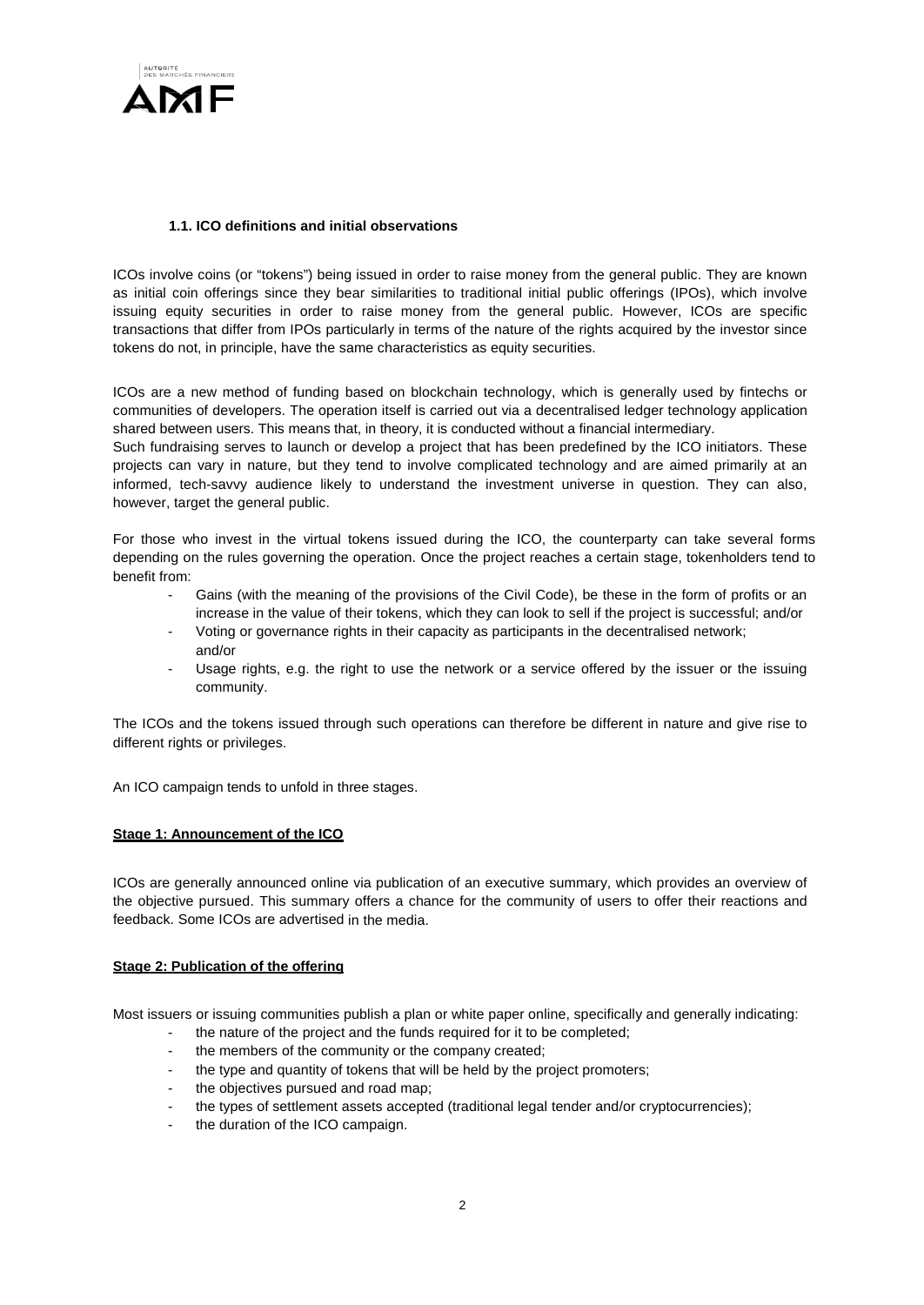

## **Stage 3: Sale of tokens**

Tokens are issued automatically in exchange for a transfer from the investor in the requested currency. The investors thereby purchase the issued tokens, which represent an "interest" or a "value" attached to the issuer or the issuing community. Since tokens bestow no traditional financial or governance rights, they do not grant rights comparable with those usually held by shareholders.

Subsequently, depending on the success of the ICO, the tokens created and issued can be traded on secondary markets set up by online trading platforms. The tokens are designed to be fungible and transferable. The purchase of tokens during an ICO or on secondary markets entails investing in the project of the issuer or the community of users.

ICOs are becoming increasingly popular worldwide. In just a year, the amounts raised by ICOs have risen dramatically. During the fourth quarter of 2016, the figure stood at around €1 million, tens of millions of euros were raised in the first half of 2017, and in the third quarter of 2017, several ICOs raised hundreds of millions of euros.

These figures should be viewed with caution, however, because there is no reliable source. It is nevertheless estimated that around €1.5 billion was raised worldwide through ICOs between January and September 2017[4](#page-2-0) . When taking the ICO token secondary markets into consideration, at the date of publication of this discussion paper, the total market capitalisation of these tokens was around €5 billion.

At the date of publication of this discussion paper, at least four ICOs have taken place in France, and several other proposed ICOs have been brought to the AMF's attention. The four ICOs already carried out were as follows:

- Two by existing French companies;
- One by a group of individuals that founded a French company a few weeks after the ICO;
- One by a group of French-based individuals that is expected to found a French company in the near future.

The total amount raised by these four ICOs is estimated at around €80 million. At the date of publication, the secondary market capitalisation of the associated tokens stood at approximately €350 million.

It is important to stress that ICOs are a global phenomenon. Excluding when the issuer or issuing community bans citizens of certain jurisdictions from purchasing tokens, ICOs are a cross-border method of raising funds from the general public because they are conducted on the internet. Moreover, the issuers or issuing communities do not always specify their own location. It is possible that certain ICO communities are located in several countries and should therefore, in the absence of tangible evidence to enable to situate them or define the law governing the issuing of the tokens, be considered as multinationals or even stateless entities.

The various authorities across the globe that have expressed an opinion on ICOs have warned of the risks these operations pose to investors. They have also adopted disparate approaches, which can be put into three distinct categories<sup>[5](#page-2-1)</sup>:

 $\overline{\phantom{a}}$ 

<sup>4</sup> Approximately \$1.8 billion.

<span id="page-2-1"></span><span id="page-2-0"></span><sup>&</sup>lt;sup>5</sup> This summary presentation is not exhaustive and does not include all of the responses given by foreign authorities

on the phenomenon of ICOs.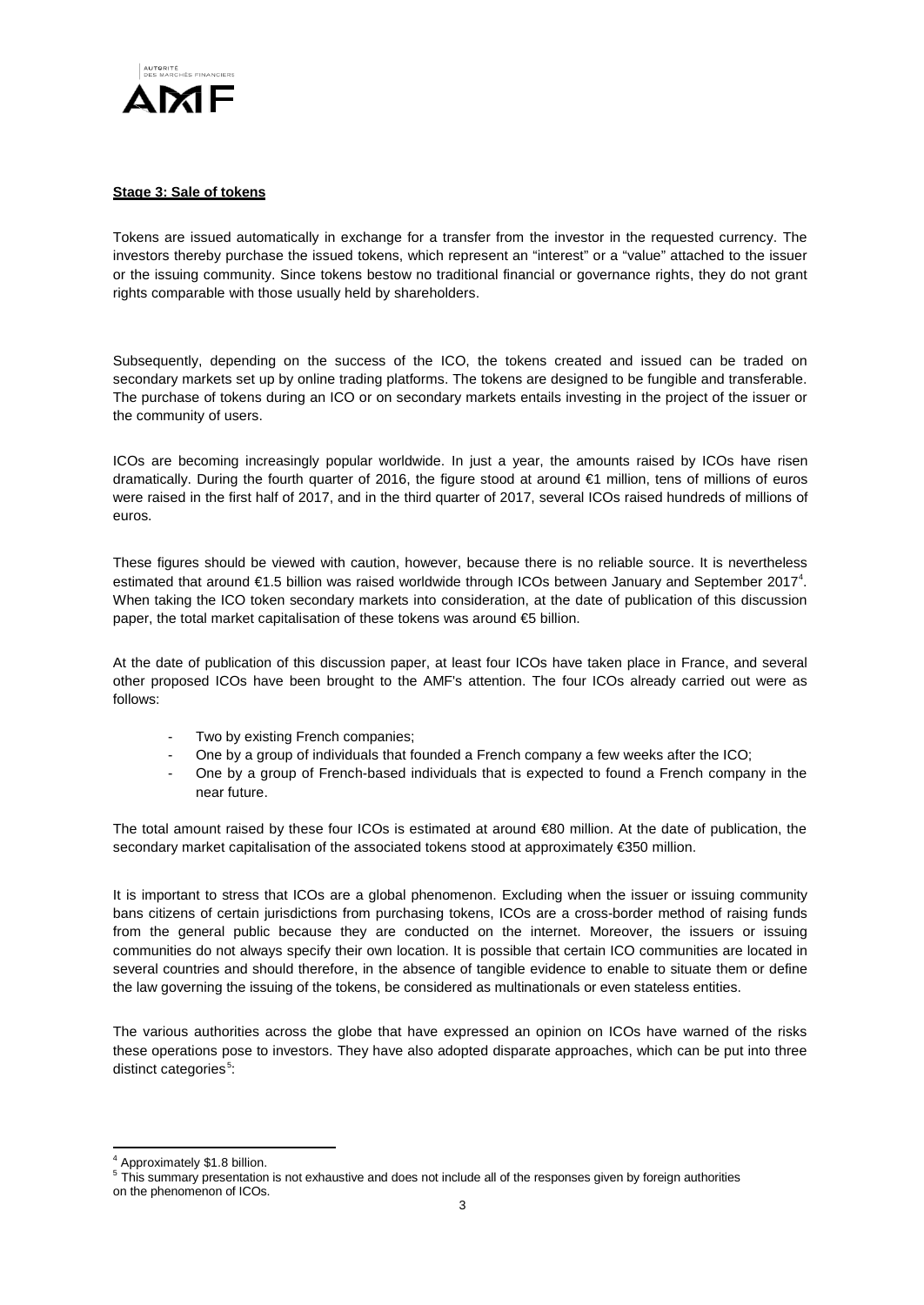

- Certain authorities have declared a ban on ICOs, such as the regulators in China<sup>[6](#page-3-0)</sup> and South Korea', believing particularly that there have been many instances of fraud;
- Several authorities deal with ICOs on a case-by-case and constant-law basis, with various nuances:
	- $\circ$  the European Securities and Markets Authority (ESMA)<sup>[8](#page-3-2)</sup>, the UK's Financial Conduct Authority (FCA)<sup>[9](#page-3-3)</sup> and the Swiss Financial Market Supervisory Authority (FINMA)<sup>[10](#page-3-4)</sup> believe that certain ICOs should be governed by the existing legal framework for public offerings of securities or the marketing of financial instruments, while other ICOs are not governed by existing regulations, with no clarification at this stage as to the criteria for categorising different ICOs;
	- o in one particular ICO[11,](#page-3-5) the United States Securities and Exchange Commission (SEC) determined that the tokens issued through this operation constituted "securities"<sup>[12](#page-3-6)</sup> and that the ICO in question was therefore governed by US federal law<sup>[13.](#page-3-7)</sup> The SEC specified that federal laws apply to any "security", regardless of its method of distribution;
	- o In Germany, the Bundesanstalt für Finanzdienstleistungsaufsicht (BaFin) has indicated that cryptocurrencies are considered to be securities under German banking law. BaFin governs entities that provide investment services relating to virtual currencies, just as it does for services relating to equities, derivatives or currency contracts. However, at the time of writing, it has not yet adopted a general stance on ICOs;
	- $\circ$  the Monetary Authority of Singapore (MAS)<sup>[14](#page-3-8)</sup> has indicated that it regulates ICOs under existing law<sup>[15](#page-3-9)</sup> in the event that the tokens are regulated products, reiterating however that it does not regulate cryptocurrencies;
- Other authorities have indicated that, at this stage, they do not regulate ICOs, and will not do so until they have an in-depth understanding of how these operations work. This is notably the case for the Australian Securities and Investments Commission (ASIC), which indicates it has a neutral approach with regard to the technology used, and the Gibraltar Financial Services Commission (FSC)<sup>[16](#page-3-10)</sup>, which intends to publish guidelines in 2018 with a view to making Gibraltar a conducive environment for ICOs.

The Central Bank of Lithuania has also said that ICOs are not regulated, but that in some cases they should be regulated when tokens are sold to retail investors and given the high risks of them losing capital<sup>17</sup>.

#### **1.2. Discussion paper objectives**

 $\overline{a}$ <sup>6</sup> Statement released by the People's Bank of China and six other Chinese regulators on 2 September 2017

<span id="page-3-1"></span><span id="page-3-0"></span><sup>&</sup>lt;sup>7</sup> Statement released by the South Korean Financial Services Commission on 29 September 2017  $8$  Statements from the ESMA, as reported by the AGEFI on 5 October 2017

<span id="page-3-6"></span><span id="page-3-5"></span>

<span id="page-3-4"></span><span id="page-3-3"></span><span id="page-3-2"></span><sup>&</sup>lt;sup>9</sup> Statement published on 12 September 2017: [https://www.fca.org.uk/news/statements/initial-coin-](https://www.fca.org.uk/news/statements/initial-coin-offerings)[offerings](https://www.fca.org.uk/news/statements/initial-coin-offerings)<br><sup>10</sup> Statement published by FINMA on 29 September 2017:<https://www.finma.ch/fr/news/2017/09/20170929-mm-ico/><br><sup>11</sup> include "investment contracts". An "investment contract" is a financial investment in a common enterprise with a reasonable expectation of profits to be derived from the entrepreneurial or managerial efforts of others (source: [https://www.sec.gov/litigation/investreport/34-81207.pdf, p](https://www.sec.gov/litigation/investreport/34-81207.pdf)age 11).<br><sup>13</sup> As such, these digital assets their issuers must adhere to federal laws on registration, consumer protection, disclosure,

<span id="page-3-7"></span>security and market integrity.

<span id="page-3-8"></span>Statement published by the MAS on 1 August 2017: [http://www.mas.gov.sg/News-and-Publications/Media-](http://www.mas.gov.sg/News-and-Publications/Media-Releases/2017/MAS-clarifies-regulatory-position-on-the-offer-of-digital-tokens-in-Singapore.aspx)[Releases/2017/MAS-clarifies-regulatory-position-on-the-offer-of-](http://www.mas.gov.sg/News-and-Publications/Media-Releases/2017/MAS-clarifies-regulatory-position-on-the-offer-of-digital-tokens-in-Singapore.aspx) [digital-tokens-in-Singapore.aspx](http://www.mas.gov.sg/News-and-Publications/Media-Releases/2017/MAS-clarifies-regulatory-position-on-the-offer-of-digital-tokens-in-Singapore.aspx) Releases/2017/MAS-clarifies-regulatory-position-on-the-offer-of- digital-tokens-in-Singapore.aspx 15 The MAS refers to the S

<span id="page-3-10"></span><span id="page-3-9"></span><sup>&</sup>lt;sup>16</sup> Statement published by the Gibraltar Financial Services Commission on 22 September 2017 and available at: <http://www.fsc.gi/news/statement-on-initial-coin-offerings-250>

<span id="page-3-11"></span><sup>&</sup>lt;sup>17</sup> Statements by the Central Bank of Lithuania of 10 and 11 October 2017: https://www.lb.lt/en/news/bank-of-lithuaniaannounces-its-position-on-virtual-currencies-and-ico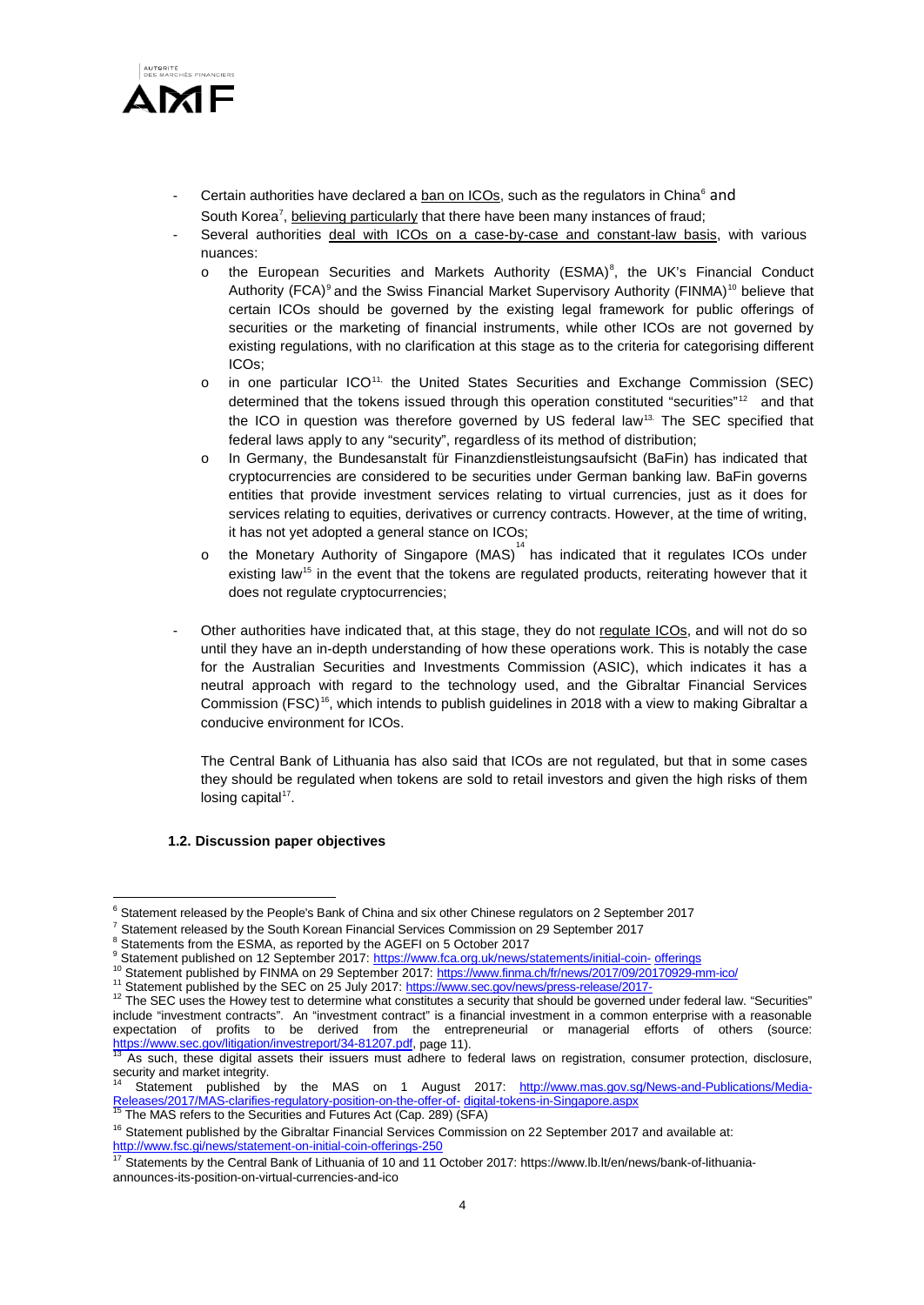

Based on these initial observations, insofar as ICOs are public offerings aimed at a vast online community, it is necessary to examine to what extent, and under what conditions, some ICOs could be governed by rules that the AMF is responsible for enforcing.

This discussion paper aims to gather opinions, comments and feedback from operators, industry professionals and potential investors on matters pertaining to ICOs.

It will examine solutions that could be introduced under current law and explore different avenues for regulating these operations in line with best market practice, in accordance with the three options described later in this discussion paper (see section 4 below).

#### **1.3. Discussion paper deadline**

Participants are invited to send their responses and feedback by**22 December 2017**at the very latest to the following address: [directiondelacommunication@amf-france.org.](mailto:directiondelacommunication@amf-france.org)

# **2. WARNING TO POTENTIAL INVESTORS**

Investing in tokens or any other instrument issued as part of an ICO entails very significant, and partly unforeseeable, risks. Potential investors should pay particular attention to the following risks:

#### **Lack of regulation**

In view of current legislation and how these fundraising operations are structured, it would appear that many ICOs are unregulated in France. Consequently, investors in these schemes benefit from none of the guarantees associated with IPOs on regulated financial markets or other financial investments regulated by the AMF. Similarly, certain ICOs set up abroad and with tokens available for purchase by French investors are not regulated in their country of origin.

Other ICOs may be subject to regulation, in France or abroad, by which they do not necessarily abide. Such offerings may be considered illegal in France or abroad.

In any event, **it is incumbent upon the originators and/or promoters of the ICOs to check that the fundraising operations in question comply with any applicable regulations**, including those on public securities offerings and intermediaries in miscellaneous assets.

#### **Risks associated with information documents**

In the absence of any regulation, the only detailed information available to investors is usually the marketing documentation or white paper that presents the ICO in question. As things stand, this documentation is not usually subject to any legal requirement. It may contain major omissions or inaccuracies and present certain realities or forecasts only partially or in an excessively optimistic manner. For example, it may not give the names of the people who are legally responsible for the offering or the competent jurisdiction in the event of a dispute. **Under no circumstances should this documentation be compared to an information document that requires prior approval from the AMF.**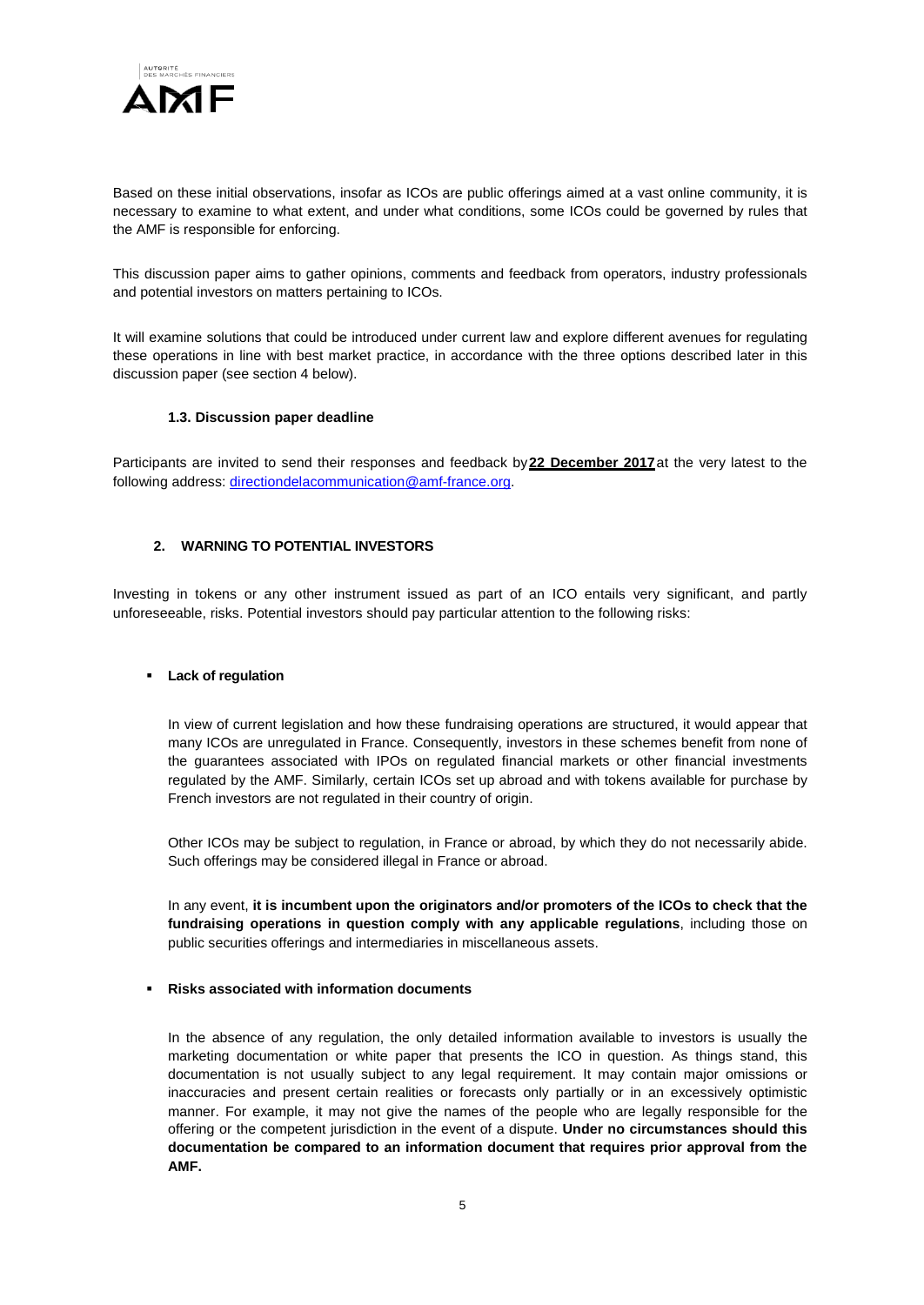

## **Risks of capital loss**

Capital invested in ICOs is not guaranteed. Investing in tokens or any other instrument issued as part of an ICO entails a significant capital risk. Financial risks incurred by investors may not be mentioned in the information document.

# **Volatility or market risk**

The value of tokens, just like that of cryptocurrencies in general, can be extremely volatile and subject to significant, and largely unforeseeable, fluctuations. Moreover, the market or markets on which these tokens are traded do not offer the same guarantees that are generally applicable to conventional financial markets. .

It is also quite possible that no resale market develops for the tokens, meaning that their holders are either unable to sell them or have to sell them on unsatisfactory terms.

## **Risk of scams or money-laundering practices**

ICO promoters or originators may not use the funds they have raised in the way they said they would initially. Some international ICOs have been frauds or scams. Moreover, some ICOs are suspected of being used to launder money, which is confirmed in a report published by the French financial intelligence unit Tracfin in 2014. This is why certain foreign regulators have chosen to ban them (see above). Note that it is up to all token issuers to make sure that their operations are not facilitating or enabling money laundering or terrorist financing.

#### **Risks associated with funded projects**

ICOs tend to fund very early stage projects, and in some cases their object is yet to be known. Their business plan may not have been analysed or verified by an independent third party. Furthermore, business plans often also contain many assumptions and financial forecasts that may prove to be optimistic, inaccurate or incorrect. Lastly, there is no guarantee that these projects will or can be completed and/or that they will not meet the success banked upon.

In addition to the independent checks and research they are advised to carry out, potential investors should:

- carefully consider and analyse each of the risks described above before taking an investment decision. The risks presented are purely indicative and do not necessarily reflect all the risks associated with buying digital tokens;
- obtain precise information about the project funded by the ICO and the person or people offering the tokens for sale (existence of a company, country of origin, organisational rules, track record, etc.);
- ask the ICO promoters or the token sellers about the scale of associated risks, including the legal liability incurred by investors;
- obtain information on the value of the tokens being offered for sale and how they can be sold on.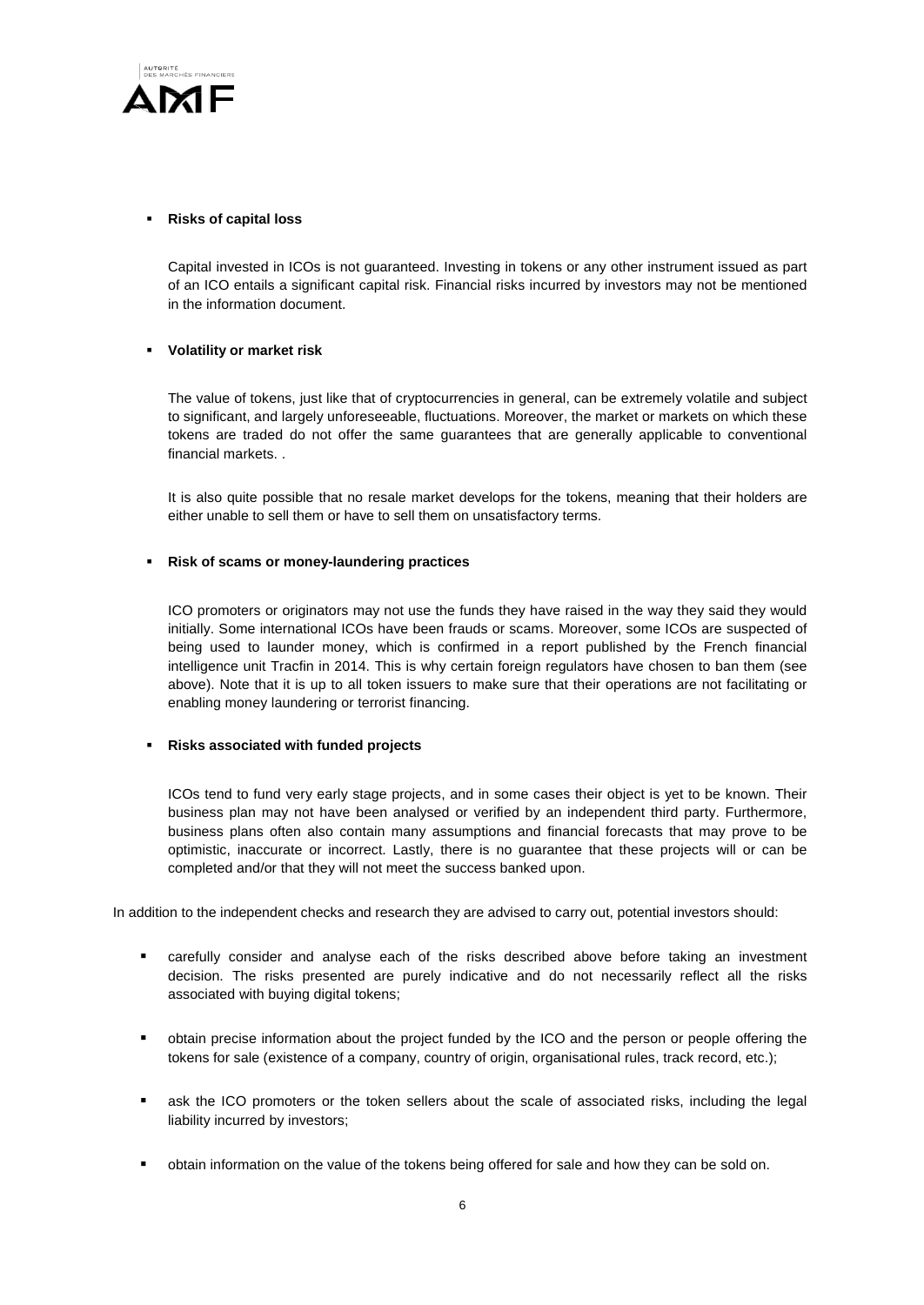

# **3. CURRENT ICO REGULATION**

In light of the hugely disparate nature of ICOs, and of the tokens issued through these operations, any regulation that does currently apply to these operations can be determined only on a case-by-case basis. Most of the offerings of which the AMF is aware, however, appear not to be covered, in principle, by the rules that fall under the remit of the AMF to enforce, particularly those that govern public offer of "financial securities", equity crowdfunding, collective investments or intermediation in miscellaneous assets.

The legal status of digital tokens is difficult to ascertain<sup>[18](#page-6-0)</sup>, partly because of the diversity of the instruments issued, which may give rise to various and disparate governance or financial rights depending on how the ICO is structured<sup>19</sup>, and partly because there is no specific legal framework for these types of instrument. Moreover, there are currently no legal precedents to help clarify the legal status of tokens.

# **3.1. ICOs and financial securities**

Since ICOs may resemble public fundraising operations, it should be debated whether token sales could fall under regulations governing the public offer of financial securities, under which issuers are required (unless exempted) to draft a prospectus for approval by the AMF.

Under French law, "financial securities" are defined and limited as follows in article L. 211-1(II) of the Monetary and Financial Code:

- "*II. – Financial securities include:*
- *1. Equity securities issued by joint-stock companies*
- *2. Debt securities*
- *3. Units or shares in undertakings for collective investment* "

With regard to the ICOs that have taken place in France to the AMF's knowledge, it seems difficult to consider that those tokens can be classed as equity securities within the meaning of article L. 211-1 of the Monetary and Financial Code. This is because the issuers of the tokens are rarely companies and have no share capital as such. Even though some of the tokens issued as part of these ICOs bear some of the attributes of equity securities (bestowing voting rights or even rights to the issuer's "profits"), they do not provide access to the capital of a commercial company. This said, tokens may be legally classed as equity securities if they bestow the same economic and governance rights as those traditionally attached to shares or preference shares. The AMF acknowledges the fact that a token issuer without legal personality should not be considered an insurmountable obstacle to classing the tokens as financial securities. In practice, said entities may be considered de facto corporations.

It also needs to be established whether the tokens can be considered debt securities. Article L. 213-0-1 of the Monetary and Financial Code states that "each debt security represents a claim against the legal entity or securitisation common fund that issues it". Traditionally, a debt security is largely understood in the strict sense of a debt representing a sum of money. In this sense, none of the ICOs of which the AMF is aware resulted in the issuing of tokens comparable with debt securities or instruments designed as a loan reimbursement credit or

<span id="page-6-0"></span> $\overline{a}$  $18$  The object of this analysis is not to qualify the legal status of ICOs or the tokens issued therein in terms of all positive law; such qualification, where required, is reserved for the competent jurisdictions. Essentially, the aim is to assess whether the ICOs and tokens issued in France, of which the AMF is aware, are likely to fall under the main rules that fall under the remit of the AMF to enforce.

<span id="page-6-1"></span>Tokens mainly grant their holders a right to use property or a technology or service. Some tokens also grant political and/or financial rights to their holders, although this is not necessarily the case.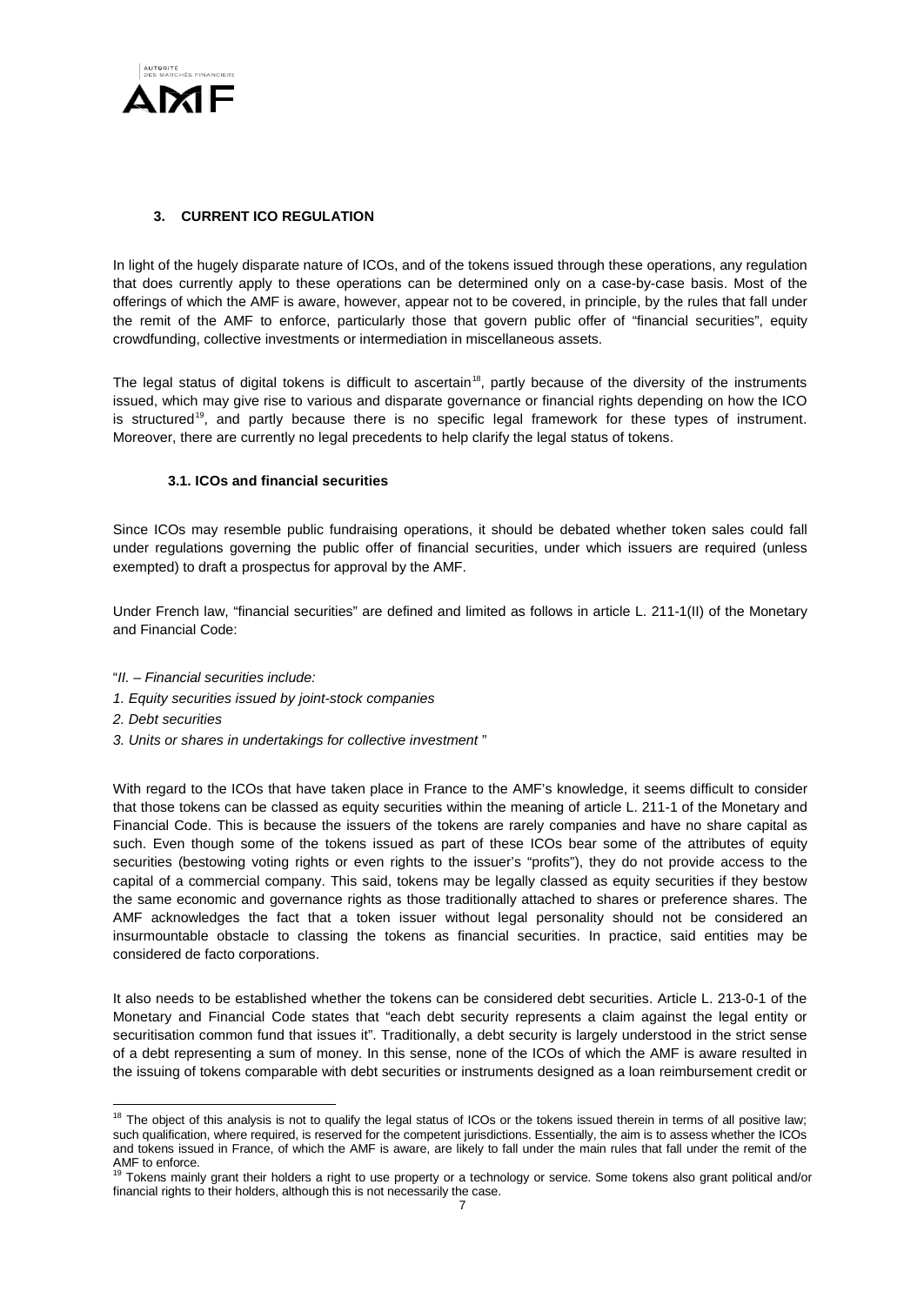

entitling investors to a monetary reimbursement at the issuer's expense. Consequently, in view of current case law and the nature of the ICOs of which the AMF is aware, the tokens do not appear to qualify for the legal status of debt securities. However, this position may evolve if the notion were to prevail that the object of the "debt" may be something other than a sum of money.

As will be discussed in more detail below, in most cases the tokens cannot be classed as units or shares of collective investment undertakings as defined in article L. 211-1 of the Monetary and Financial Code, meaning that, in principle, they cannot be awarded the status of financial securities.

**Consequently, the tokens issued in France of which the AMF is aware should not fall under French regulations governing the public offering of financial securities. This approach could be different in the case of ICOs giving rise to the issuing of tokens granting the same or comparable rights to those granted by financial securities (i.e. governance of financial rights).**

# **3.2. ICOs and crowdfunding**

Crowdfunding investment advisers (CIPs) and certain investment services providers (PSIs) use websites to conduct crowdfunding operations. These operations involve certain financial instruments or minibonds (i.e. securities pledged by a company in exchange for credit), give rise to investment advice, and are carried out on websites that fulfil certain regulatory criteria or are reserved for qualified investors or a restricted group of investors. As digital tokens are, in principle, neither financial instruments nor minibonds, no investment advice is provided during ICOs, the offers are not made via websites that fulfil regulatory criteria, and they are not reserved for qualified investors or a restricted group of investors. As such, it would appear that, under current law, the French crowdfunding rules should not apply to ICOs.

#### **3.3. ICOs and collective investments**

# **3.3.1.** Undertakings for Collective Investment in Transferable Securities (UCITS)

UCITS are entities that may or may not have legal personality (in France, SICAVs do while FCPs do not), that must abide by stringent regulatory requirements, and whose sole purpose is to hold and manage a portfolio of financial instruments or deposits on behalf of a collective group of retail investors. ICOs are not typically presented as being intended to manage a portfolio of financial instruments and deposits on behalf of investors. Usually, they are pitched as a fundraising operation for an industrial or business project. Accordingly, it seems unlikely that a "community" of ICO token investors could be regarded as a UCITS.

# **3.3.2.** Alternative investment funds (AIFs)

AIFs are non-UCITS collective investments that "raise capital from a number of investors, with a view to investing it in accordance with an investment policy defined by the AIF or its management company, for the benefit of those investors". AIFs cannot have a general business or industrial purpose. They raise capital in order to invest it according to a predefined investment policy covering the procedures for managing the assets held by the fund, with the aim of generating a collective return for investors.

ICOs, meanwhile, are typically presented as fundraising operations whose objective is to finance an industrial or business project, rather than to implement an asset management policy with the aim of generating a return for investors (even though some offerings may generate individual returns if the value of tokens increases). However, the possibility that some types of ICOs might qualify as AIFs cannot be ruled out.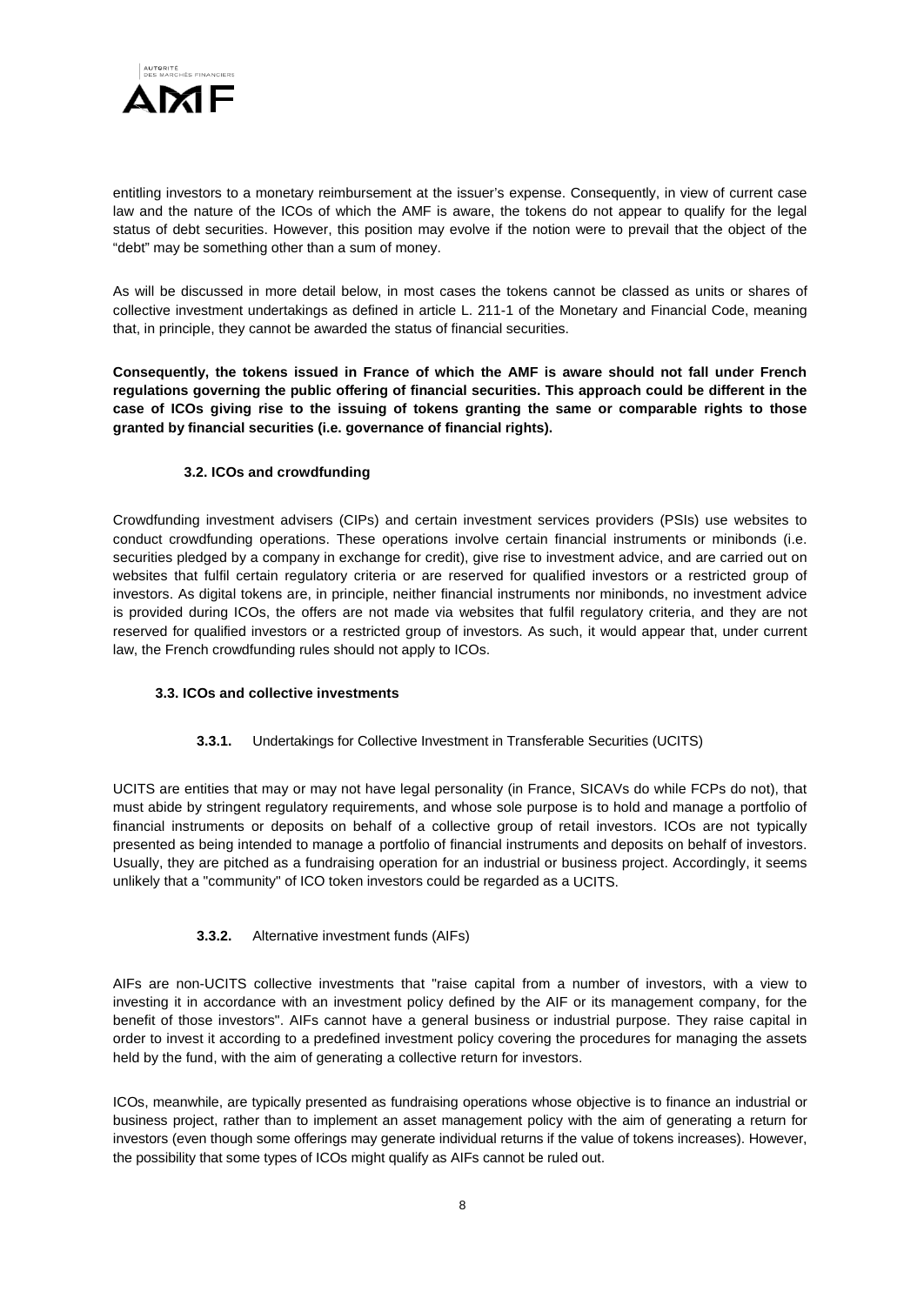

## **3.3.3.** Other collective investments

"Other collective investments" make up a specific category of investment vehicles that are neither UCITS nor AIFs. One of their peculiarities is that they are reserved for one person. In principle, however, ICOs target multiple token investors and therefore should not qualify as "other collective investments".

## **3.4. ICOs and intermediaries in miscellaneous assets**

France's intermediaries in miscellaneous assets regimes draw on the notion of "property". Although this notion has no legal definition, it is generally agreed that property is anything that may be owned and that has economic utility allowing it to be circulated. These criteria could apply to tokens insofar as they may be obtained by investors, who acquire them from an issuer on a payment basis and may use them to receive certain services or sell them to a third party.

# • **Intermediaries in miscellaneous assets within the meaning of article L. 550-1, I of the French monetary and financial code (intermediaries in miscellaneous assets 1)**

If a fundraising opportunity is offered to more than one person at the same time through an online advertisement, forums or other advertising materials, ICOs generally satisfy the first set of criteria used to qualify intermediaries in miscellaneous assets 1, i.e.: "*whoever, directly or indirectly, by means of advertising or direct marketing, regularly invites one or more clients or potential clients"*.

The second set of criteria covers the purpose of fundraising, which may be to subscribe to life annuities or to acquire title to movable or immovable property where the acquirers do not perform the management thereof themselves or where the contract offers a buyback or exchange option with revaluation of the capital invested.

ICOs might be regarded as allowing investors to acquire title to intangible movable property in the shape of tokens*.* An ICO might also arrange for tokens to be managed by a person other than the investor or for a token buyback facility to be put in place.

Accordingly, some ICOs could fall within the intermediaries in miscellaneous assets 1 regime if they arrange for token acquirers not to perform token management or make a token buyback facility available to acquirers.

# • **Intermediaries in miscellaneous assets within the meaning of article L. 550-1, II of the French monetary and financial code (intermediaries in miscellaneous assets 2)**

An intermediary in miscellaneous assets 2 is defined as follows: "*Whoever invites one or more clients or potential clients to acquire title to one or more assets by highlighting the possibility of direct or indirect financial returns or having a similar economic effect*".

ICOs might be regarded as being offered to several potential clients and as seeking to allow investors to acquire ownership rights to intangible movable property in the form of tokens. If the ICO's white paper or advertising material highlight the possibility of financial returns on tokens, the offering might fall within the scope of the intermediaries in miscellaneous assets 2 regime.

Some ICOs might therefore fall under the scope of the intermediaries in miscellaneous assets 2 regime if they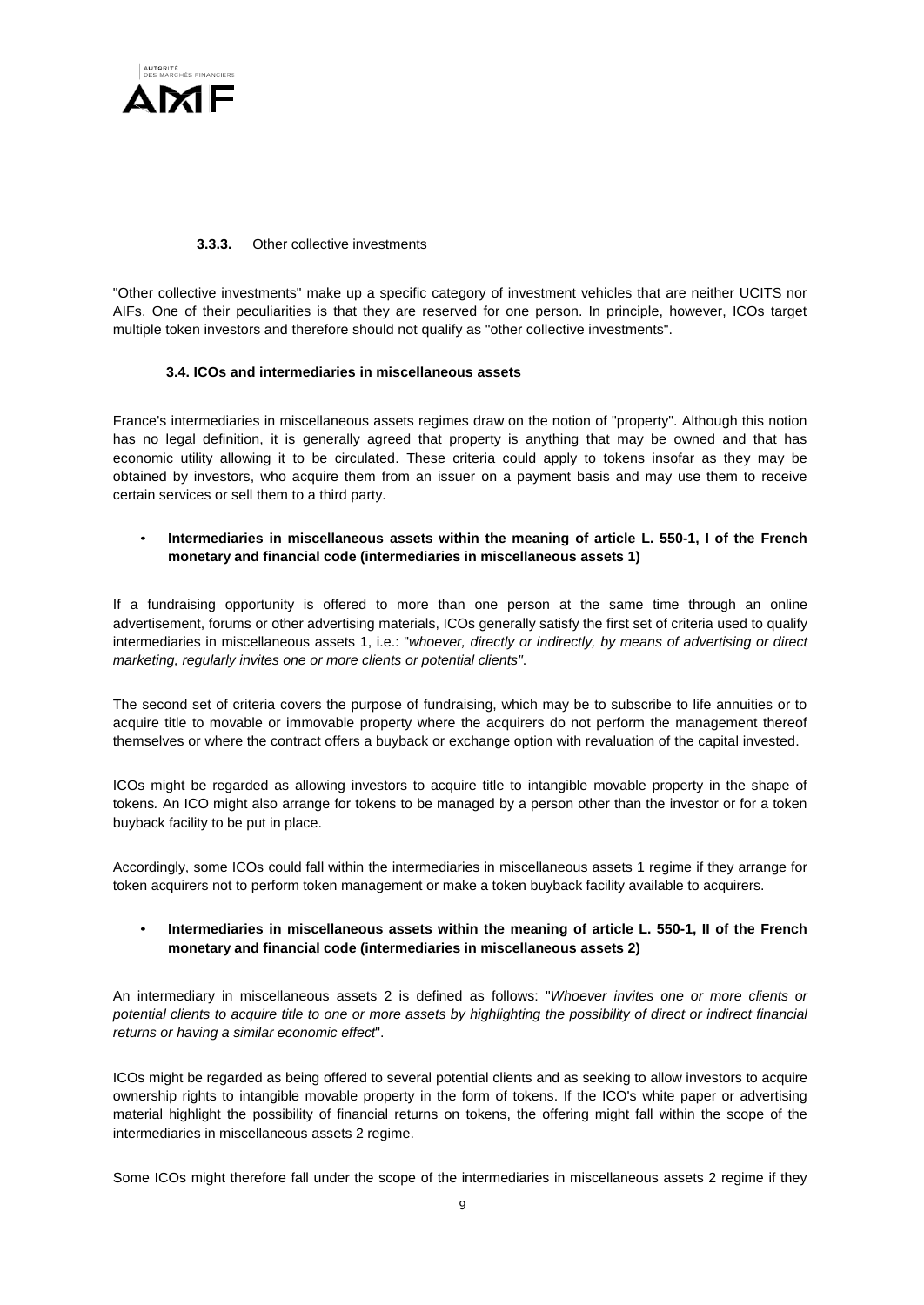

highlight the possibility of direct or indirect financial returns.

## **Questions:**

- **3.4.1.** Do you agree with this analysis?
- **3.4.2.** Can you think of any other ICO characteristics, with regard to positive law, that should be taken into consideration in the legal analysis of tokens?

# **4. HOW SHOULD INITIAL COIN OFFERINGS BE REGULATED GOING FORWARD?**

At this point, the legal analysis indicates that while some ICOs could be covered by applicable positive-law regulations, the vast majority of current offerings could well escape AMF regulation entirely, even though they involve the solicitation of public savings and potentially very large amounts, not only in cryptocurrencies but also in euros in some cases.

Accordingly, three regulatory options are possible:

#### **4.1. Option 1: Maintain a regulatory status quo and establish best practices**

Under this solution, only ICOs covered by existing legal provisions would be regulated, i.e. probably only a tiny proportion of offerings based on the characteristics of the tokens that were analysed. Other ICOs would not be subject to any regulation in France.

This would be the most open approach to these innovative offerings, akin to the sandbox approaches taken by some other countries. However non-regulation would have drawbacks since fundraising opportunities presenting serious risk to the public and potentially involving very large amounts of money would be offered without any safeguards. Investors could also be exposed to large-scale scams or fraud in France, and about which it would be impossible to provide warning.

The lack of specific regulations for ICOs would not however prevent the AMF from establishing **best practice rules** that any ICO originator in France could voluntarily apply. These rules could reiterate the overarching principles governing public offerings, including the need to present clearly both the risks and the rewards for investors. **If no regulations are in place**, however, these recommendations **would not have binding legal force.**

The marketplace could be involved in establishing best practice rules as a way to create a label of quality for ICOs that display certain characteristics.

The AMF could work with representatives of ICO originators, consulting firms, field experts and other parties to identify a class of ICOs offering investors a certain number of guarantees.

# **Questions:**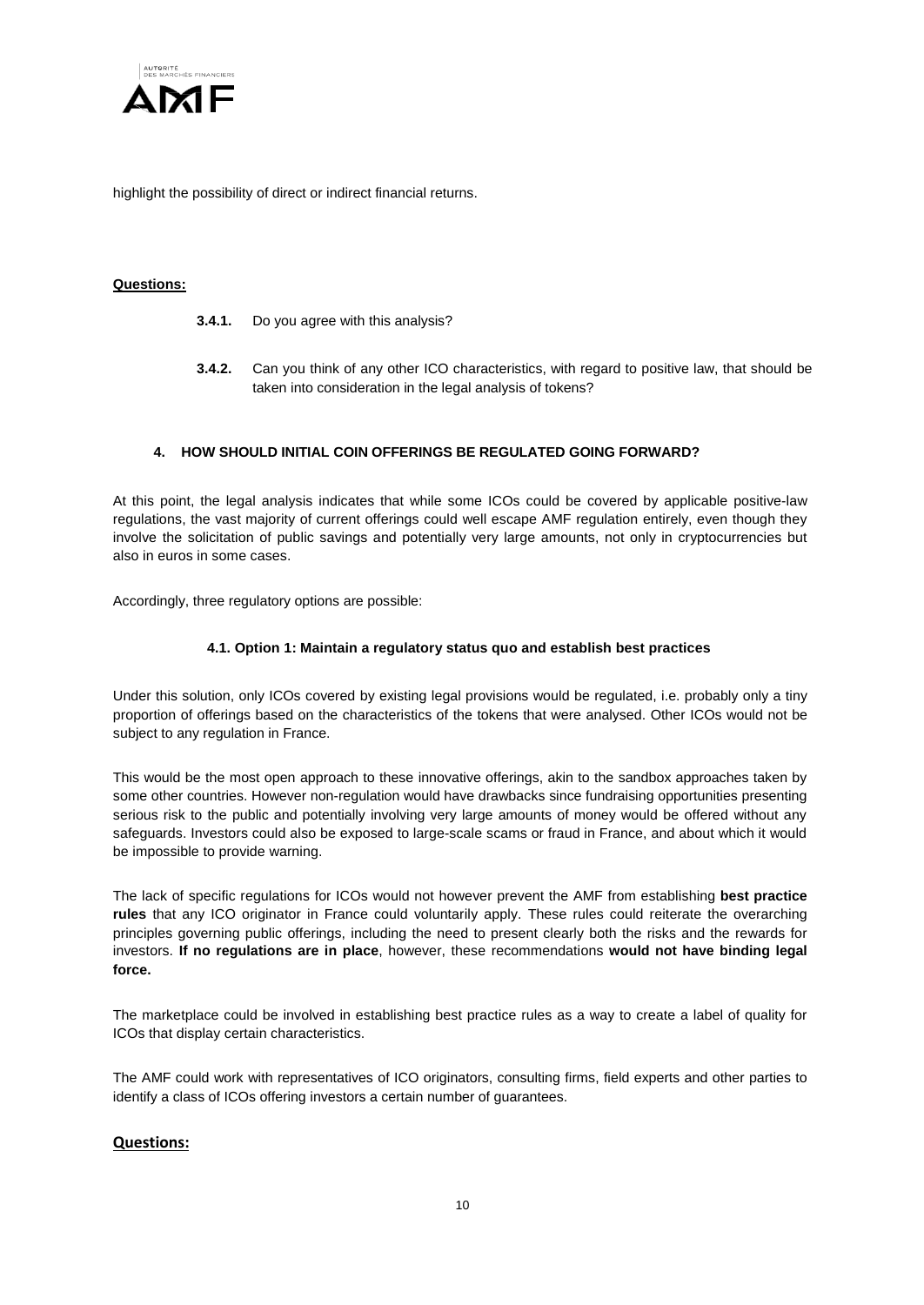

- **4.1.1.** If specific regulations are not established for ICOs, would you support an approach based around a common set of market best practices?
- **4.1.2.** Would you be in favour of having ICO originators comply with the following principles and best practices?
	- **a. Draft** a white paper for the offering **and provide it to** all potential token investors; update as necessary;
	- **b. Identify ICO participants** by naming in the white paper an individual or legal entity who is responsible for the offering and by supplying information about key members involved in the project and their roles (founder, developer, adviser, etc.);
	- **c. Target** a standard investor type for whom the fundraising is intended based on the risks associated with the ICO;
	- **d. Provide** clear, exact and non-misleading **information** in a single document, supplying balanced details about:
	- *the project and its development*: describe the project to be funded and its industrial or business purpose, if applicable; state the implementation timetable, minimum and maximum fundraising goals and the number of tokens put up for sale during the ICO; say whether the ICO is destined to evolve over time and describe the applicable procedures in the event that the offering is under- or oversubscribed. This information should be updated if there are changes to the project;
	- what investors receive in return, with details of risks and rewards: nature of rights received, different treatment for different investors, if applicable, valuation procedures, liquidity conditions, existence or not of a secondary market, existence of a buyback facility in the event that minimum and maximum fundraising goals are missed, **risk of losing invested capital**;
	- *- economic and accounting treatment applied to funds gathered by the issuer*, indicating whether a portion of the funds collected will be used to remunerate the parties carrying out the project and specifying clearly who will benefit from any gains and in what proportion if the project succeeds, and who will bear the losses and in what proportion if the project fails;
	- *competent jurisdictions in the event of disputes;*
	- **e. Organise,** by putting in place human and technical resources that are secure, appropriate and proportionate to the fundraising transaction and its potential success; by drawing up rules and procedures to ensure that tokens are fairly valued, to prevent, manage and disclose conflicts of interests affecting the persons in charge of the issue, and to handle complaints and ensure that the IT systems used in the framework of the ICO are robust and secure;
	- **f. Act with integrity** by operating honestly, fairly and professionally, in a manner that best serves the interests of all investors;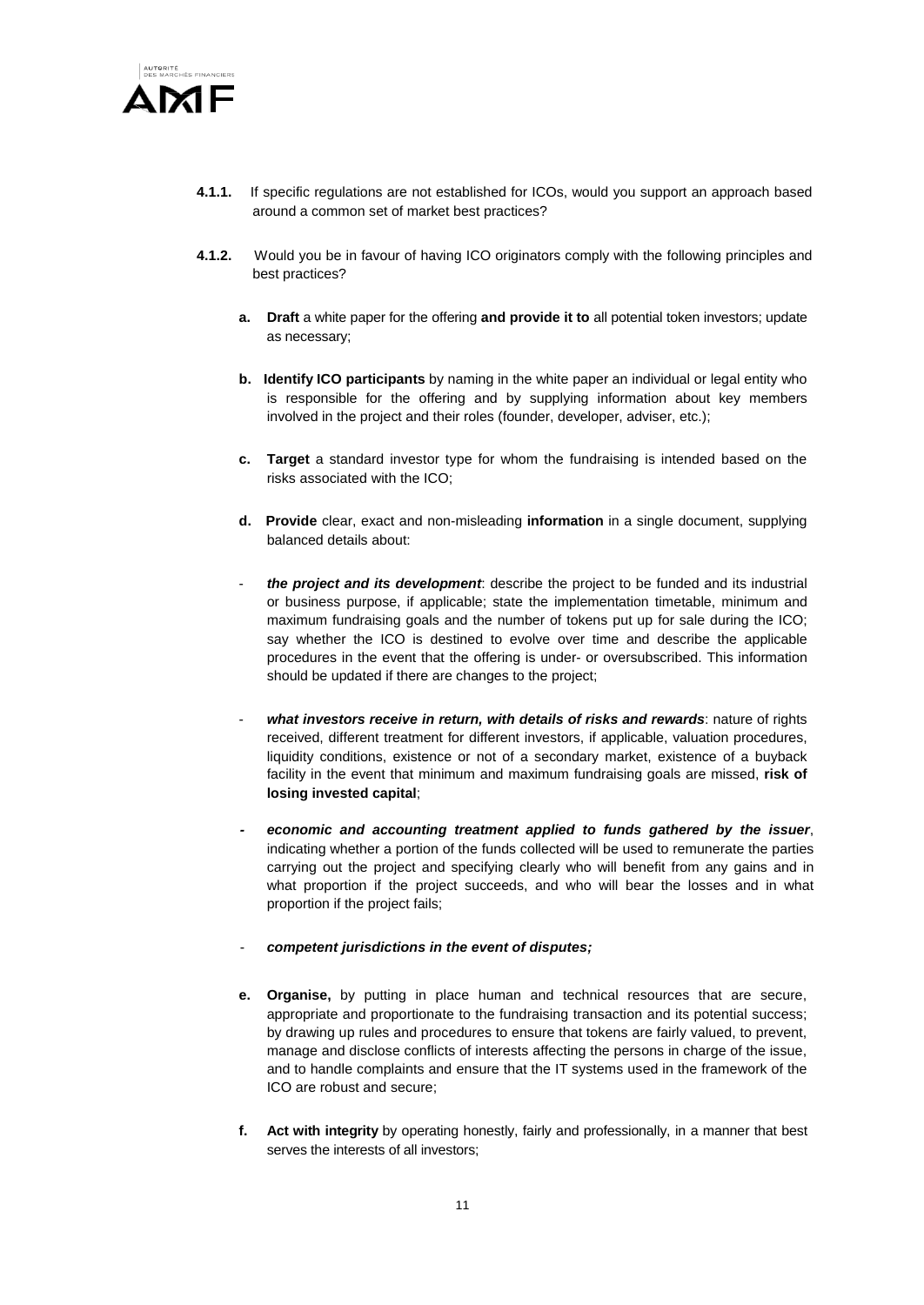

- **g. Exercise vigilance** by setting up rigorous procedures (especially Know Your Customer or KYC) to identify the source of funds raised to prevent money laundering, to assess the risks of fraud, money laundering and terrorist financing, and to report suspicions to the relevant authorities (notably Tracfin, the French financial intelligence unit);
- **h. Save and store information** by setting up a system to ensure that transactions during the token pre-sale and sale phases are traceable and archived and to ensure that investors' rights in relation to their tokens are safeguarded*;*
- **i. Provide** investors with **confirmation**, by means of a trade slip or equivalent proof, of receipt of funds and the nature of rights obtained;
- **j.** During the token pre-sale and sale phase, **hold collected funds** in an escrow account by means of a smart contract or another secure arrangement to safeguard investors' rights and ensure that funds are allocated to the proper project;
- **k. Use control procedures** to ensure and verify that the ICO is being conducted in accordance with the established rules;
- **4.1.3.** What other best practices do you think should be applied to ICOs?
- **4.1.4.** As regards the benefits offered by tokens, should the types of rights that may be associated with tokens (e.g. voting rights, financial rights, access to associated services, ownership rights, governance, and so on) be subject to guidance or restricted?
- **4.1.5.** Should token investing be restricted to a certain investor type? What type of buyers, if any, do you believe should not be solicited by ICOs?
- **4.1.6.** If you answered "Yes" to question 4.1.2 a., do you think the white paper should be **approved by an authority, a professional association or another key institution** in the jurisdiction where the transaction is organised?
- **4.1.7.** If you answered yes to question 4.1.2 a., should the white paper be validated by one or more independent experts? If so, what type of experts should do this?
- **4.1.8.** If you answered yes to question 4.1.2 a., do you think it would be useful to define a template for the white paper?
- **4.1.9.** If you answered yes to question 4.1.2 b., which legal forms do you believe companies should be required to adopt before carrying out an ICO?
- **4.1.10.** Should the starting value of tokens be set solely by the issuer? What rules should apply to the financial assessment of the token price?
- **4.1.11.** During the token presale phase, would it be acceptable to allow tokens to be presold at preferential prices below the starting price set for an announced issue? If so, should a price range for the presale phase be set and announced?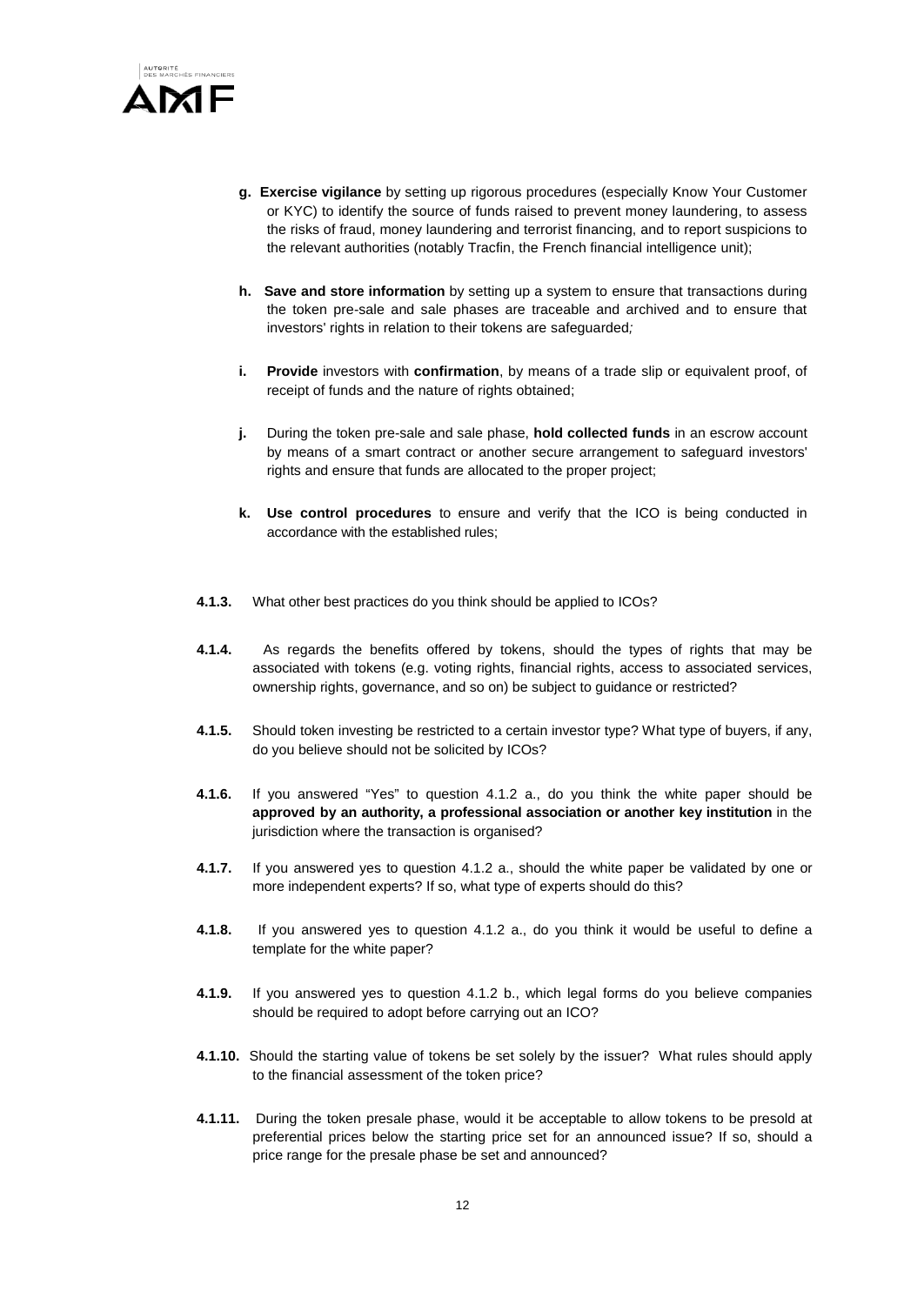

- **4.1.12.** Should the transparency of ICOs be prioritised during the presale and sale period so that potential investors can find out the funds raised during an ICO in real time?
- **4.1.13.** ICOs may be a vehicle for **money laundering and terrorist financing practices**. What anti-money laundering and terrorist financing procedures do you believe should be introduced? What types of due diligence should token issuers perform on their partners, and particularly platforms that exchange fiat money for digital assets? Do you think that the participation of a third party, such as an authorised investment service provider, is required?
- **4.1.14.** Should a certain type of business and accounting model be promoted for funds collected during ICOs?
- **4.1.15.** Should funds in cryptocurrencies collected by token issuers be covered by specific rules (for example, a requirement to be placed in an escrow account evidenced by an e-wallet locked by multiple signatures)?
- **4.1.16.** What information should the token holder receive once the fundraising has been carried out, and how often?
- **4.1.17.** What information should be provided to token holders to notify them about the project's success or failure? Where necessary, do you think it would be useful to have information about the existence of token buyback facilities or to set rules governing the payment of gains to token-holders, for example? In a situation where the ICO is more successful than expected, should the issuer have a ceiling above which investor funds will no longer be accepted?
- **4.1.18.** Do you think it would be useful to have a disclaimer given the unregulated nature of ICOs?

#### **4.2. Option 2: regulate ICOs using the existing legal framework for prospectuses**

The Prospectus regulatory framework applies to public offerings and all issuers must abide by these rules, even if small amounts are raised and the risks are under control. It could be argued that ICOs should be highly regulated, regardless of their form and their characteristics, just as conventional offerings are, as, in principle, nothing seems to warrant applying more flexible regulations to these highly risky public offerings.

ICOs should therefore be captured by the existing rules relating to public offerings of financial securities, as expanded for this purpose. The Prospectus regulations should be adjusted to capture ICOs, and the AMF review and approval procedures should be applied to them. This adjustment process should take place at European level<sup>20</sup>, should expand the scope of the rules to public offerings of tokens, and possibly provide for the adjusting of application review procedures, as these regulations were devised to ensure the publication of fully comprehensive prospectuses when financial securities are issued by listed companies.

#### **Questions**:

 $\overline{\phantom{a}}$ 

<span id="page-12-0"></span><sup>&</sup>lt;sup>20</sup> Regulation (EU) No. 2017/1129 of the European Parliament and Council of 14 June 2017 on the prospectus to be published when securities are offered to the public or admitted to trading on a regulated market, repealing Directive 2003/71/EC.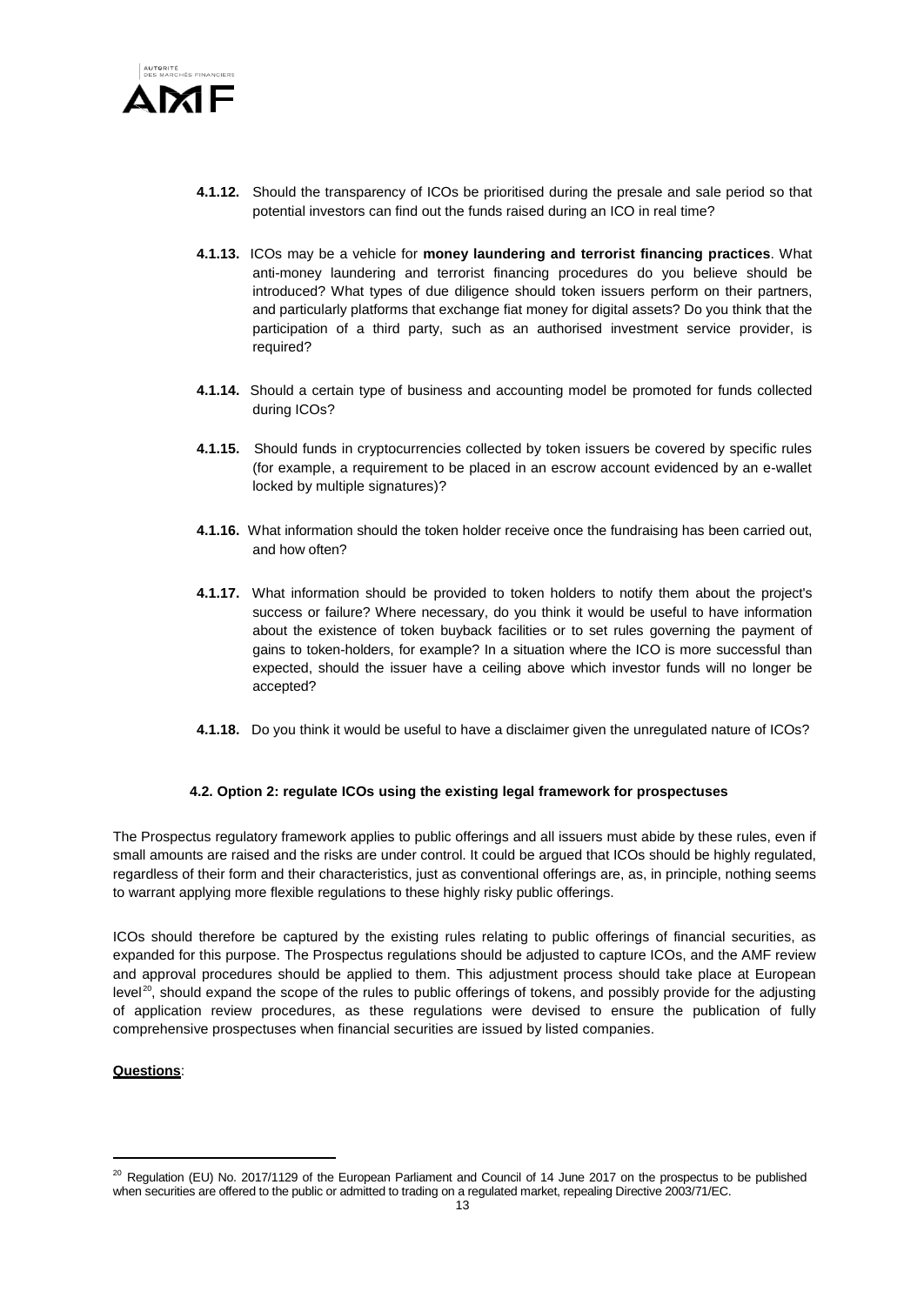

 $\overline{\phantom{a}}$ 

- **4.2.1** Are you in favour of adopting an ICO framework based on the current Prospectus regulations<sup>24<sub>[21](#page-13-0)</sub></sup> or the new Prospectus regulations that will be introduced?
- **4.2.2** Are European Prospectus regulations desirable to regulate ICOs?
- **4.2.3** Is the European passport appropriate for this type of offerings?
- **4.2.4** If appropriate, how should these regulations be adjusted to make them suitable for the specific characteristics and risks presented by ICOs?
- **4.2.5** Is the Prospectus regulation, possibly adjusted, compatible with the flexibility and speed required for ICOs?

#### **4.3. Option 3: adopt an ad hoc regulation tailored to ICOs**

#### **Option 3.A: an authorisation regime applicable to all ICOs available to the public in France**

A third possibility would be to propose an ad hoc regulation tailored to ICOs, on the grounds that these offerings are so new and multi-faceted that they cannot be captured satisfactorily by existing regulations. This ad hoc regulation could be proposed on the grounds that the best practices, if introduced as per option 1 above, are not binding and thus insufficient or improperly suited to protect investors.

An ad hoc regulation would be warranted by the innovative changes introduced by these offerings to French law and by the need for guarantees that are commensurate with the risks, which are not the same as those that exist today for conventional public offerings or the marketing of miscellaneous assets.

ICOs are so varied that it would seem more sensible to opt for a **specific pre- authorisation regime** tailored to the characteristics of these offerings as observed at the time of this discussion paper, namely:

- ICOs may be presented by persons without legal personality;
- They propose fundraising for projects using blockchain technology, where "management" is performed not by a responsible person but by a community that does not constitute a legal entity;
- Projects financed by ICOs are valued only by a "scientific" community or voluntary experts, with no reliable process for valuing the tokens provided to investors;
- Tokens acquired by investors (usually in a cryptocurrency) may be highly hazardous to value; they may or may not grant rights to investors, such as usage or service rights (use of an IT platform for example), title to a future asset, voting rights, or potentially no rights at all but merely the hope that the tokens themselves will gain in value if the project succeeds and there is a secondary market for its resale.

Given these characteristics, a regulation to safeguard investor rights could be based on a marketing authorisation regime, although "approval" could not be granted to offering originators, since no organised profession is expected to be formed in this context.

The authorisation regime could be modelled on the rules arising from the miscellaneous assets intermediaries' regime, which does not regulate a profession but only marketing offerings themselves and which provides investor guarantees that essentially cover the products on offer, and rules arising from the Prospectus regime,

<span id="page-13-0"></span><sup>&</sup>lt;sup>21</sup> Regulation (EU) No. 2017/1129 of the European Parliament and Council of 14 June 2017 on the prospectus to be published when securities are offered to the public or admitted to trading on a regulated market, repealing Directive 2003/71/EC.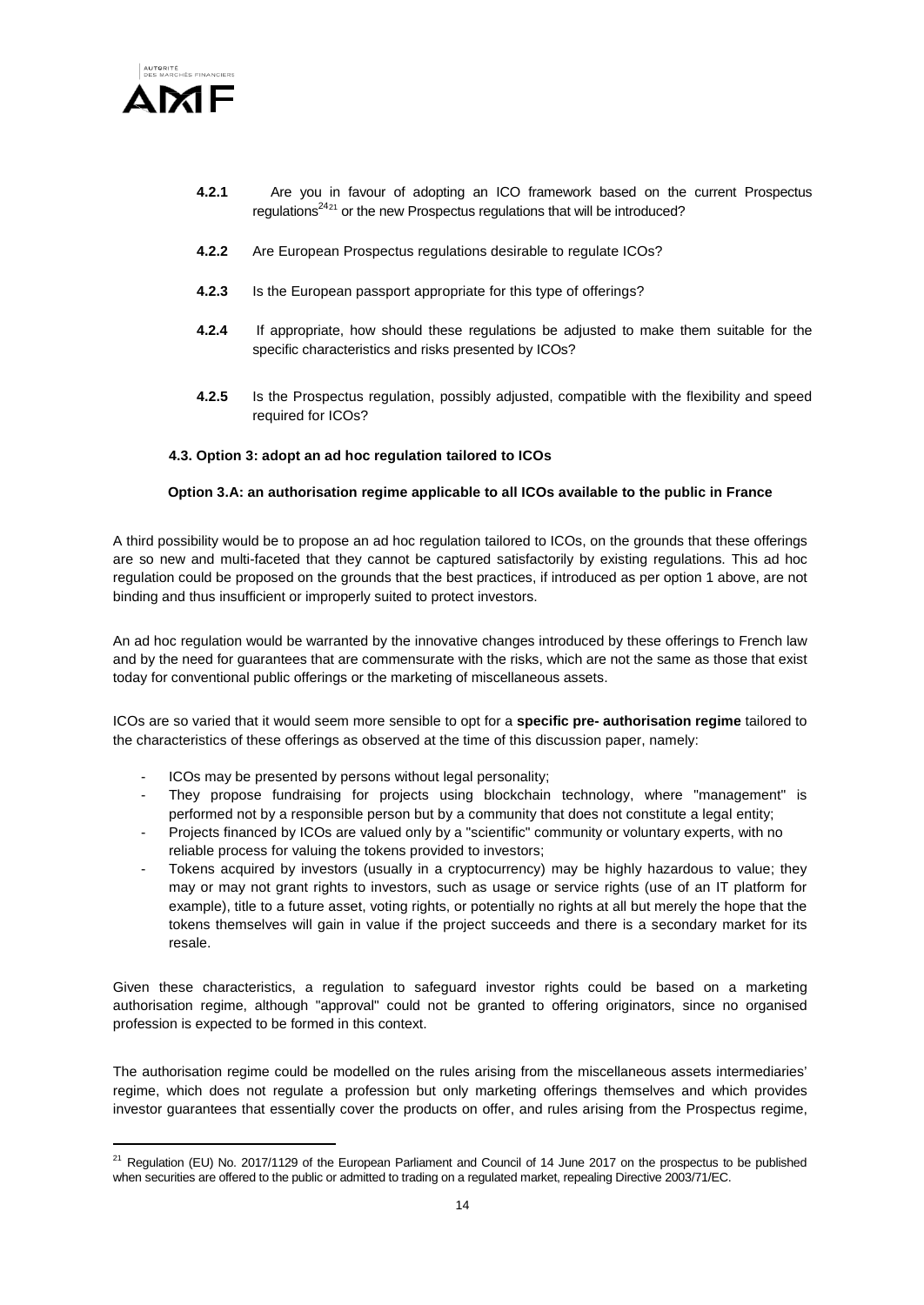

which may be supplemented by ad hoc rules.

Offers of tokens to investors would constitute a new "intermediation in miscellaneous assets" activity, and specific guarantees to protect investors could be provided for by law and set out in detail in the AMF General Regulation. The AMF would review authorisation requests and issue a registration number or authorisation certifying that ICO originators have provided the guarantees required by law.

The ICO originator would therefore have to submit a token marketing application to the AMF, which would verify, based on the documents produced rather than a subjective appraisal, that the project's originator had provided the relevant guarantees, covering for example:

- Investor disclosures through an information document that clearly presents the project to be funded;
- Information on the originators of the offering and the project designers and the requirement, as applicable, to form a commercial company to take the project forward;
- Clear and balanced information on the risk of losing invested capital;
- A precise description of what investors receive in return (nature of rights received, valuation procedures, liquidity conditions, existence or not of a secondary market, existence or not of a buyback facility);
- Secure use of blockchain under the conditions provided by law;
- A mechanism to segregate and hold funds raised by the ICO originator;

Where applicable, professional insurance and/or a financial commitment from the issuer for the project;

If possible, guarantees about the project's validity, potentially through expert certification or a rating system for such projects.

ICOs that had not been approved by the AMF would be banned in France and liable for penalties for lack of approval.

# **Questions**:

**4.3.1**. Are you in favour of adopting new laws specifically regulating ICOs based on the miscellaneous assets intermediaries' regulations?

**4.3.2**. Do you think that the investor guarantees listed above are appropriate and adequate? Do you believe that any of the other guarantees presented in points 4.1.1 to 4.1.18 above are required?

#### **Option 3.B: an optional authorisation regime**

This ad hoc regulation could be designed along conventional lines by banning unauthorised offerings. The alternative would be that ICO originators could decide, on an optional basis, to request a marketing authorisation from the AMF, which would then issue its "approval", or to not submit an application to the AMF. **Non-formally authorised offerings would not be banned** but, if they are presented in France, should **contain an obligatory disclaimer** clearly stating this absence of AMF approval.

The adoption of such legislation would enable the AMF to discipline rule breaches, either because of noncompliance with approval requirements or because the offering has not been approved, assuming there is no obligatory disclaimer indicating that the offering has not been approved by the AMF.

The AMF has noted that several ICO originators that have presented their projects to the AMF have argued that an ICO regulation of this kind might attract the best projects to France, as they would want the regulator's